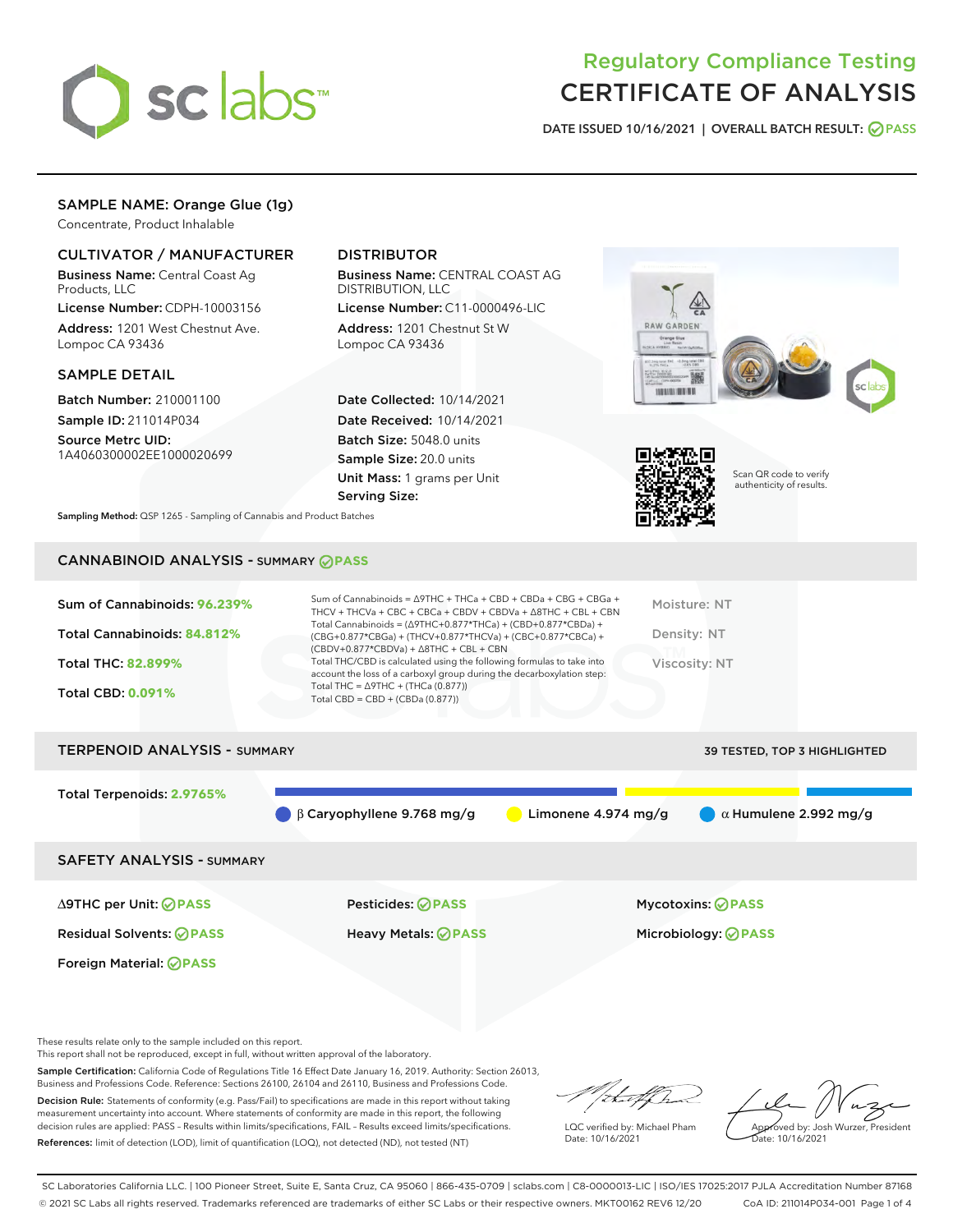



ORANGE GLUE (1G) | DATE ISSUED 10/16/2021 | OVERALL BATCH RESULT:  $\bigcirc$  PASS

### CANNABINOID TEST RESULTS - 10/16/2021 2 PASS

Tested by high-performance liquid chromatography with diode-array detection (HPLC-DAD). **Method:** QSP 1157 - Analysis of Cannabinoids by HPLC-DAD

#### TOTAL CANNABINOIDS: **84.812%**

Total Cannabinoids (Total THC) + (Total CBD) + (Total CBG) + (Total THCV) + (Total CBC) + (Total CBDV) + ∆8THC + CBL + CBN

TOTAL THC: **82.899%** Total THC (∆9THC+0.877\*THCa)

TOTAL CBD: **0.091%**

Total CBD (CBD+0.877\*CBDa)

TOTAL CBG: 0.98% Total CBG (CBG+0.877\*CBGa)

TOTAL THCV: 0.477% Total THCV (THCV+0.877\*THCVa)

TOTAL CBC: 0.365% Total CBC (CBC+0.877\*CBCa)

TOTAL CBDV: ND Total CBDV (CBDV+0.877\*CBDVa)

| <b>COMPOUND</b>            | LOD/LOQ<br>(mg/g) | <b>MEASUREMENT</b><br><b>UNCERTAINTY</b><br>mg/g | <b>RESULT</b><br>(mg/g) | <b>RESULT</b><br>(%) |
|----------------------------|-------------------|--------------------------------------------------|-------------------------|----------------------|
| <b>THCa</b>                | 0.05/0.14         | ±23.370                                          | 909.32                  | 90.932               |
| <b>A9THC</b>               | 0.06 / 0.26       | ±1.084                                           | 31.52                   | 3.152                |
| <b>CBGa</b>                | 0.1 / 0.2         | ±0.48                                            | 9.2                     | 0.92                 |
| <b>THCVa</b>               | 0.07/0.20         | ±0.259                                           | 5.44                    | 0.544                |
| <b>CBCa</b>                | 0.07 / 0.28       | ±0.203                                           | 4.16                    | 0.416                |
| <b>CBG</b>                 | 0.06/0.19         | ±0.067                                           | 1.71                    | 0.171                |
| <b>CBDa</b>                | 0.02/0.19         | ±0.030                                           | 1.04                    | 0.104                |
| $\triangle$ 8THC           | 0.1/0.4           | N/A                                              | <b>ND</b>               | <b>ND</b>            |
| <b>THCV</b>                | 0.1/0.2           | N/A                                              | <b>ND</b>               | <b>ND</b>            |
| <b>CBD</b>                 | 0.07/0.29         | N/A                                              | <b>ND</b>               | <b>ND</b>            |
| <b>CBDV</b>                | 0.04 / 0.15       | N/A                                              | <b>ND</b>               | <b>ND</b>            |
| <b>CBDVa</b>               | 0.03 / 0.53       | N/A                                              | <b>ND</b>               | <b>ND</b>            |
| <b>CBL</b>                 | 0.06 / 0.24       | N/A                                              | <b>ND</b>               | <b>ND</b>            |
| <b>CBN</b>                 | 0.1/0.3           | N/A                                              | <b>ND</b>               | <b>ND</b>            |
| <b>CBC</b>                 | 0.2 / 0.5         | N/A                                              | <b>ND</b>               | <b>ND</b>            |
| <b>SUM OF CANNABINOIDS</b> |                   |                                                  | 962.39 mg/g             | 96.239%              |

#### **UNIT MASS: 1 grams per Unit**

| ∆9THC per Unit                        | 1120 per-package limit     | 31.52 mg/unit<br><b>PASS</b> |  |
|---------------------------------------|----------------------------|------------------------------|--|
| <b>Total THC per Unit</b>             |                            | 828.99 mg/unit               |  |
| <b>CBD per Unit</b>                   |                            | <b>ND</b>                    |  |
| <b>Total CBD per Unit</b>             |                            | $0.91$ mg/unit               |  |
| Sum of Cannabinoids<br>per Unit       |                            | 962.39 mg/unit               |  |
| <b>Total Cannabinoids</b><br>per Unit |                            | 848.12 mg/unit               |  |
| <b>MOISTURE TEST RESULT</b>           | <b>DENSITY TEST RESULT</b> | <b>VISCOSITY TEST RESULT</b> |  |

Not Tested

Not Tested

Not Tested

Terpene analysis utilizing gas chromatography-flame ionization detection (GC-FID). **Method:** QSP 1192 - Analysis of Terpenoids by GC-FID

| <b>COMPOUND</b>           | LOD/LOQ<br>(mg/g) | <b>MEASUREMENT</b><br><b>UNCERTAINTY</b><br>mg/g | <b>RESULT</b><br>(mg/g)                         | <b>RESULT</b><br>(%) |
|---------------------------|-------------------|--------------------------------------------------|-------------------------------------------------|----------------------|
| $\beta$ Caryophyllene     | 0.004 / 0.012     | ±0.3477                                          | 9.768                                           | 0.9768               |
| Limonene                  | 0.005 / 0.016     | ±0.0711                                          | 4.974                                           | 0.4974               |
| $\alpha$ Humulene         | 0.009/0.029       | ±0.0960                                          | 2.992                                           | 0.2992               |
| Linalool                  | 0.009 / 0.032     | ±0.0903                                          | 2.376                                           | 0.2376               |
| <b>Myrcene</b>            | 0.008 / 0.025     | ±0.0230                                          | 1.785                                           | 0.1785               |
| $\alpha$ Bisabolol        | 0.008 / 0.026     | ±0.0632                                          | 1.184                                           | 0.1184               |
| trans- $\beta$ -Farnesene | 0.008 / 0.025     | ±0.0393                                          | 1.106                                           | 0.1106               |
| <b>Terpineol</b>          | 0.016 / 0.055     | ±0.0587                                          | 0.956                                           | 0.0956               |
| Terpinolene               | 0.008 / 0.026     | ±0.0193                                          | 0.942                                           | 0.0942               |
| Fenchol                   | 0.010 / 0.034     | ±0.0346                                          | 0.894                                           | 0.0894               |
| $\beta$ Pinene            | 0.004 / 0.014     | ±0.0058                                          | 0.506                                           | 0.0506               |
| Nerolidol                 | 0.009 / 0.028     | ±0.0299                                          | 0.475                                           | 0.0475               |
| Valencene                 | 0.009 / 0.030     | ±0.0265                                          | 0.384                                           | 0.0384               |
| Caryophyllene<br>Oxide    | 0.010 / 0.033     | ±0.0133                                          | 0.290                                           | 0.0290               |
| <b>Borneol</b>            | 0.005 / 0.016     | ±0.0102                                          | 0.243                                           | 0.0243               |
| $\alpha$ Pinene           | 0.005 / 0.017     | ±0.0020                                          | 0.234                                           | 0.0234               |
| Guaiol                    | 0.009 / 0.030     | ±0.0097                                          | 0.205                                           | 0.0205               |
| Ocimene                   | 0.011 / 0.038     | ±0.0035                                          | 0.109                                           | 0.0109               |
| Camphene                  | 0.005 / 0.015     | ±0.0008                                          | 0.068                                           | 0.0068               |
| Fenchone                  | 0.009 / 0.028     | ±0.0017                                          | 0.059                                           | 0.0059               |
| Geraniol                  | 0.002 / 0.007     | ±0.0026                                          | 0.059                                           | 0.0059               |
| <b>Geranyl Acetate</b>    | 0.004 / 0.014     | ±0.0019                                          | 0.046                                           | 0.0046               |
| $\gamma$ Terpinene        | 0.006 / 0.018     | ±0.0005                                          | 0.028                                           | 0.0028               |
| Sabinene Hydrate          | 0.006 / 0.022     | ±0.0010                                          | 0.027                                           | 0.0027               |
| $\alpha$ Terpinene        | 0.005 / 0.017     | ±0.0003                                          | 0.020                                           | 0.0020               |
| Nerol                     | 0.003 / 0.011     | ±0.0008                                          | 0.019                                           | 0.0019               |
| Citronellol               | 0.003 / 0.010     | ±0.0008                                          | 0.016                                           | 0.0016               |
| $\alpha$ Phellandrene     | 0.006 / 0.020     | N/A                                              | <loq< th=""><th><loq< th=""></loq<></th></loq<> | <loq< th=""></loq<>  |
| 3 Carene                  | 0.005 / 0.018     | N/A                                              | <loq< th=""><th><loq< th=""></loq<></th></loq<> | <loq< th=""></loq<>  |
| Isoborneol                | 0.004 / 0.012     | N/A                                              | $<$ l OO                                        | $\sim$ 0.0           |
| Sabinene                  | 0.004 / 0.014     | N/A                                              | ND                                              | ND                   |
| p-Cymene                  | 0.005 / 0.016     | N/A                                              | <b>ND</b>                                       | ND                   |
| Eucalyptol                | 0.006 / 0.018     | N/A                                              | ND                                              | ND                   |
| (-)-Isopulegol            | 0.005 / 0.016     | N/A                                              | ND                                              | ND                   |
| Camphor                   | 0.006 / 0.019     | N/A                                              | ND                                              | ND                   |
| Menthol                   | 0.008 / 0.025     | N/A                                              | ND                                              | ND                   |
| R-(+)-Pulegone            | 0.003 / 0.011     | N/A                                              | ND                                              | ND                   |
| $\alpha$ Cedrene          | 0.005 / 0.016     | N/A                                              | ND                                              | ND                   |
| Cedrol                    | 0.008 / 0.027     | N/A                                              | ND                                              | ND                   |
| <b>TOTAL TERPENOIDS</b>   |                   |                                                  | 29.765 mg/g                                     | 2.9765%              |

SC Laboratories California LLC. | 100 Pioneer Street, Suite E, Santa Cruz, CA 95060 | 866-435-0709 | sclabs.com | C8-0000013-LIC | ISO/IES 17025:2017 PJLA Accreditation Number 87168 © 2021 SC Labs all rights reserved. Trademarks referenced are trademarks of either SC Labs or their respective owners. MKT00162 REV6 12/20 CoA ID: 211014P034-001 Page 2 of 4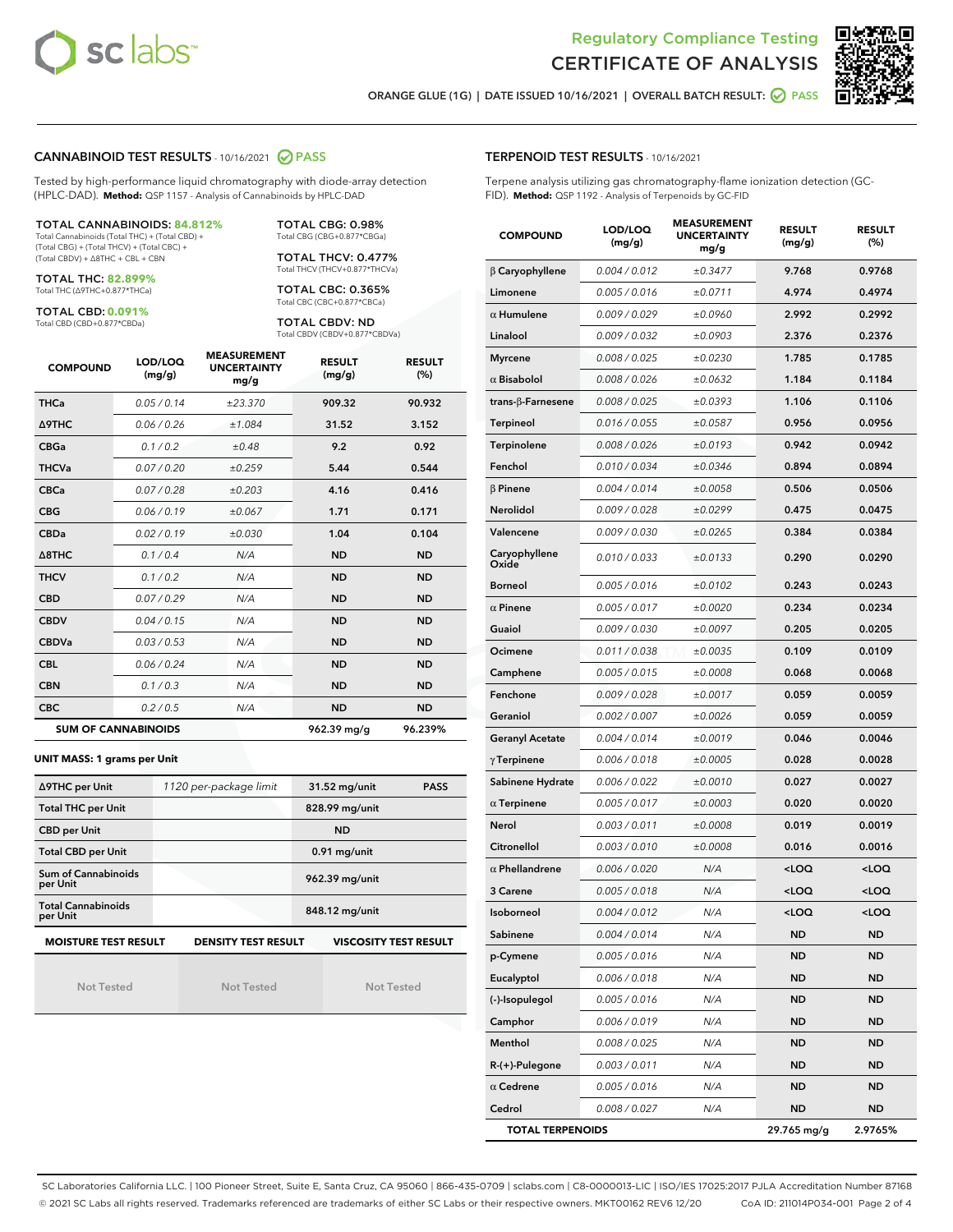



ORANGE GLUE (1G) | DATE ISSUED 10/16/2021 | OVERALL BATCH RESULT: O PASS

# CATEGORY 1 PESTICIDE TEST RESULTS - 10/16/2021 2 PASS

Pesticide and plant growth regulator analysis utilizing high-performance liquid chromatography-mass spectrometry (HPLC-MS) or gas chromatography-mass spectrometry (GC-MS). \*GC-MS utilized where indicated. **Method:** QSP 1212 - Analysis of Pesticides and Mycotoxins by LC-MS or QSP 1213 - Analysis of Pesticides by GC-MS

| <b>COMPOUND</b>             | LOD/LOQ<br>$(\mu g/g)$ | <b>ACTION</b><br><b>LIMIT</b><br>$(\mu g/g)$ | <b>MEASUREMENT</b><br><b>UNCERTAINTY</b><br>$\mu$ g/g | <b>RESULT</b><br>$(\mu g/g)$ | <b>RESULT</b> |
|-----------------------------|------------------------|----------------------------------------------|-------------------------------------------------------|------------------------------|---------------|
| Aldicarb                    | 0.03 / 0.08            | $\ge$ LOD                                    | N/A                                                   | <b>ND</b>                    | <b>PASS</b>   |
| Carbofuran                  | 0.02 / 0.05            | $\ge$ LOD                                    | N/A                                                   | <b>ND</b>                    | <b>PASS</b>   |
| Chlordane*                  | 0.03 / 0.08            | $\ge$ LOD                                    | N/A                                                   | <b>ND</b>                    | <b>PASS</b>   |
| Chlorfenapyr*               | 0.03/0.10              | $\ge$ LOD                                    | N/A                                                   | <b>ND</b>                    | <b>PASS</b>   |
| Chlorpyrifos                | 0.02 / 0.06            | $>$ LOD                                      | N/A                                                   | <b>ND</b>                    | <b>PASS</b>   |
| Coumaphos                   | 0.02 / 0.07            | $\ge$ LOD                                    | N/A                                                   | <b>ND</b>                    | <b>PASS</b>   |
| Daminozide                  | 0.02/0.07              | $>$ LOD                                      | N/A                                                   | <b>ND</b>                    | <b>PASS</b>   |
| <b>DDVP</b><br>(Dichlorvos) | 0.03/0.09              | $\ge$ LOD                                    | N/A                                                   | <b>ND</b>                    | <b>PASS</b>   |
| <b>Dimethoate</b>           | 0.03/0.08              | $\ge$ LOD                                    | N/A                                                   | <b>ND</b>                    | <b>PASS</b>   |
| Ethoprop(hos)               | 0.03/0.10              | $\ge$ LOD                                    | N/A                                                   | <b>ND</b>                    | <b>PASS</b>   |
| Etofenprox                  | 0.02 / 0.06            | $\ge$ LOD                                    | N/A                                                   | <b>ND</b>                    | <b>PASS</b>   |
| Fenoxycarb                  | 0.03/0.08              | $\ge$ LOD                                    | N/A                                                   | <b>ND</b>                    | <b>PASS</b>   |
| Fipronil                    | 0.03 / 0.08            | $\ge$ LOD                                    | N/A                                                   | <b>ND</b>                    | <b>PASS</b>   |
| Imazalil                    | 0.02 / 0.06            | $>$ LOD                                      | N/A                                                   | <b>ND</b>                    | <b>PASS</b>   |
| <b>Methiocarb</b>           | 0.02 / 0.07            | $\ge$ LOD                                    | N/A                                                   | <b>ND</b>                    | <b>PASS</b>   |
| Methyl<br>parathion         | 0.03/0.10              | $\ge$ LOD                                    | N/A                                                   | <b>ND</b>                    | <b>PASS</b>   |
| <b>Mevinphos</b>            | 0.03/0.09              | $\ge$ LOD                                    | N/A                                                   | <b>ND</b>                    | <b>PASS</b>   |
| Paclobutrazol               | 0.02 / 0.05            | $\ge$ LOD                                    | N/A                                                   | <b>ND</b>                    | <b>PASS</b>   |
| Propoxur                    | 0.03/0.09              | $>$ LOD                                      | N/A                                                   | <b>ND</b>                    | <b>PASS</b>   |
| Spiroxamine                 | 0.03/0.08              | $\ge$ LOD                                    | N/A                                                   | <b>ND</b>                    | <b>PASS</b>   |
| Thiacloprid                 | 0.03/0.10              | $\ge$ LOD                                    | N/A                                                   | <b>ND</b>                    | <b>PASS</b>   |
|                             |                        |                                              |                                                       |                              |               |

# CATEGORY 2 PESTICIDE TEST RESULTS - 10/16/2021 @ PASS

| <b>COMPOUND</b>          | LOD/LOO<br>$(\mu g/g)$ | <b>ACTION</b><br>LIMIT<br>$(\mu g/g)$ | <b>MEASUREMENT</b><br><b>UNCERTAINTY</b><br>$\mu$ g/g | <b>RESULT</b><br>$(\mu g/g)$ | <b>RESULT</b> |  |
|--------------------------|------------------------|---------------------------------------|-------------------------------------------------------|------------------------------|---------------|--|
| Abamectin                | 0.03/0.10              | 0.1                                   | N/A                                                   | <b>ND</b>                    | <b>PASS</b>   |  |
| Acephate                 | 0.02/0.07              | 0.1                                   | N/A                                                   | <b>ND</b>                    | <b>PASS</b>   |  |
| Acequinocyl              | 0.02/0.07              | 0.1                                   | N/A                                                   | <b>ND</b>                    | <b>PASS</b>   |  |
| Acetamiprid              | 0.02/0.05              | 0.1                                   | N/A                                                   | <b>ND</b>                    | <b>PASS</b>   |  |
| Azoxystrobin             | 0.02/0.07              | 0.1                                   | N/A                                                   | <b>ND</b>                    | <b>PASS</b>   |  |
| <b>Bifenazate</b>        | 0.01/0.04              | 0.1                                   | N/A                                                   | <b>ND</b>                    | <b>PASS</b>   |  |
| <b>Bifenthrin</b>        | 0.02/0.05              | 3                                     | N/A                                                   | <b>ND</b>                    | <b>PASS</b>   |  |
| <b>Boscalid</b>          | 0.03/0.09              | 0.1                                   | N/A                                                   | <b>ND</b>                    | <b>PASS</b>   |  |
| Captan                   | 0.19/0.57              | 0.7                                   | N/A                                                   | <b>ND</b>                    | <b>PASS</b>   |  |
| Carbaryl                 | 0.02/0.06              | 0.5                                   | N/A                                                   | <b>ND</b>                    | <b>PASS</b>   |  |
| Chlorantranilip-<br>role | 0.04/0.12              | 10                                    | N/A                                                   | <b>ND</b>                    | <b>PASS</b>   |  |
| Clofentezine             | 0.03/0.09              | 0.1                                   | N/A                                                   | <b>ND</b>                    | <b>PASS</b>   |  |

| <b>COMPOUND</b>               | LOD/LOQ<br>(µg/g) | <b>ACTION</b><br>LIMIT<br>$(\mu g/g)$ | <b>MEASUREMENT</b><br><b>UNCERTAINTY</b><br>µg/g | <b>RESULT</b><br>(µg/g) | <b>RESULT</b> |
|-------------------------------|-------------------|---------------------------------------|--------------------------------------------------|-------------------------|---------------|
| Cyfluthrin                    | 0.12 / 0.38       | 2                                     | N/A                                              | <b>ND</b>               | <b>PASS</b>   |
| Cypermethrin                  | 0.11 / 0.32       | $\mathcal{I}$                         | N/A                                              | <b>ND</b>               | <b>PASS</b>   |
| Diazinon                      | 0.02 / 0.05       | 0.1                                   | N/A                                              | ND                      | <b>PASS</b>   |
| Dimethomorph                  | 0.03 / 0.09       | $\overline{2}$                        | N/A                                              | <b>ND</b>               | <b>PASS</b>   |
| Etoxazole                     | 0.02 / 0.06       | 0.1                                   | N/A                                              | <b>ND</b>               | <b>PASS</b>   |
| Fenhexamid                    | 0.03 / 0.09       | 0.1                                   | N/A                                              | <b>ND</b>               | <b>PASS</b>   |
| Fenpyroximate                 | 0.02 / 0.06       | 0.1                                   | N/A                                              | <b>ND</b>               | <b>PASS</b>   |
| Flonicamid                    | 0.03 / 0.10       | 0.1                                   | N/A                                              | <b>ND</b>               | <b>PASS</b>   |
| Fludioxonil                   | 0.03 / 0.10       | 0.1                                   | N/A                                              | <b>ND</b>               | <b>PASS</b>   |
| Hexythiazox                   | 0.02 / 0.07       | 0.1                                   | N/A                                              | <b>ND</b>               | <b>PASS</b>   |
| Imidacloprid                  | 0.04 / 0.11       | 5                                     | N/A                                              | <b>ND</b>               | <b>PASS</b>   |
| Kresoxim-methyl               | 0.02 / 0.07       | 0.1                                   | N/A                                              | <b>ND</b>               | <b>PASS</b>   |
| <b>Malathion</b>              | 0.03 / 0.09       | 0.5                                   | N/A                                              | <b>ND</b>               | <b>PASS</b>   |
| Metalaxyl                     | 0.02 / 0.07       | $\overline{2}$                        | N/A                                              | <b>ND</b>               | <b>PASS</b>   |
| Methomyl                      | 0.03 / 0.10       | 1                                     | N/A                                              | <b>ND</b>               | <b>PASS</b>   |
| Myclobutanil                  | 0.03 / 0.09       | 0.1                                   | N/A                                              | <b>ND</b>               | <b>PASS</b>   |
| Naled                         | 0.02 / 0.07       | 0.1                                   | N/A                                              | <b>ND</b>               | <b>PASS</b>   |
| Oxamyl                        | 0.04 / 0.11       | 0.5                                   | N/A                                              | <b>ND</b>               | <b>PASS</b>   |
| Pentachloronitro-<br>benzene* | 0.03 / 0.09       | 0.1                                   | N/A                                              | <b>ND</b>               | <b>PASS</b>   |
| Permethrin                    | 0.04 / 0.12       | 0.5                                   | N/A                                              | <b>ND</b>               | <b>PASS</b>   |
| Phosmet                       | 0.03/0.10         | 0.1                                   | N/A                                              | <b>ND</b>               | <b>PASS</b>   |
| Piperonylbu-<br>toxide        | 0.02 / 0.07       | 3                                     | N/A                                              | <b>ND</b>               | <b>PASS</b>   |
| Prallethrin                   | 0.03 / 0.08       | 0.1                                   | N/A                                              | <b>ND</b>               | <b>PASS</b>   |
| Propiconazole                 | 0.02 / 0.07       | 0.1                                   | N/A                                              | <b>ND</b>               | <b>PASS</b>   |
| Pyrethrins                    | 0.04 / 0.12       | 0.5                                   | N/A                                              | <b>ND</b>               | <b>PASS</b>   |
| Pyridaben                     | 0.02 / 0.07       | 0.1                                   | N/A                                              | <b>ND</b>               | <b>PASS</b>   |
| Spinetoram                    | 0.02 / 0.07       | 0.1                                   | N/A                                              | <b>ND</b>               | <b>PASS</b>   |
| Spinosad                      | 0.02 / 0.07       | 0.1                                   | N/A                                              | <b>ND</b>               | <b>PASS</b>   |
| Spiromesifen                  | 0.02 / 0.05       | 0.1                                   | N/A                                              | <b>ND</b>               | <b>PASS</b>   |
| Spirotetramat                 | 0.02 / 0.06       | 0.1                                   | N/A                                              | <b>ND</b>               | <b>PASS</b>   |
| Tebuconazole                  | 0.02 / 0.07       | 0.1                                   | N/A                                              | <b>ND</b>               | <b>PASS</b>   |
| Thiamethoxam                  | 0.03 / 0.10       | 5                                     | N/A                                              | <b>ND</b>               | <b>PASS</b>   |
| Trifloxystrobin               | 0.03 / 0.08       | 0.1                                   | N/A                                              | <b>ND</b>               | <b>PASS</b>   |

SC Laboratories California LLC. | 100 Pioneer Street, Suite E, Santa Cruz, CA 95060 | 866-435-0709 | sclabs.com | C8-0000013-LIC | ISO/IES 17025:2017 PJLA Accreditation Number 87168 © 2021 SC Labs all rights reserved. Trademarks referenced are trademarks of either SC Labs or their respective owners. MKT00162 REV6 12/20 CoA ID: 211014P034-001 Page 3 of 4